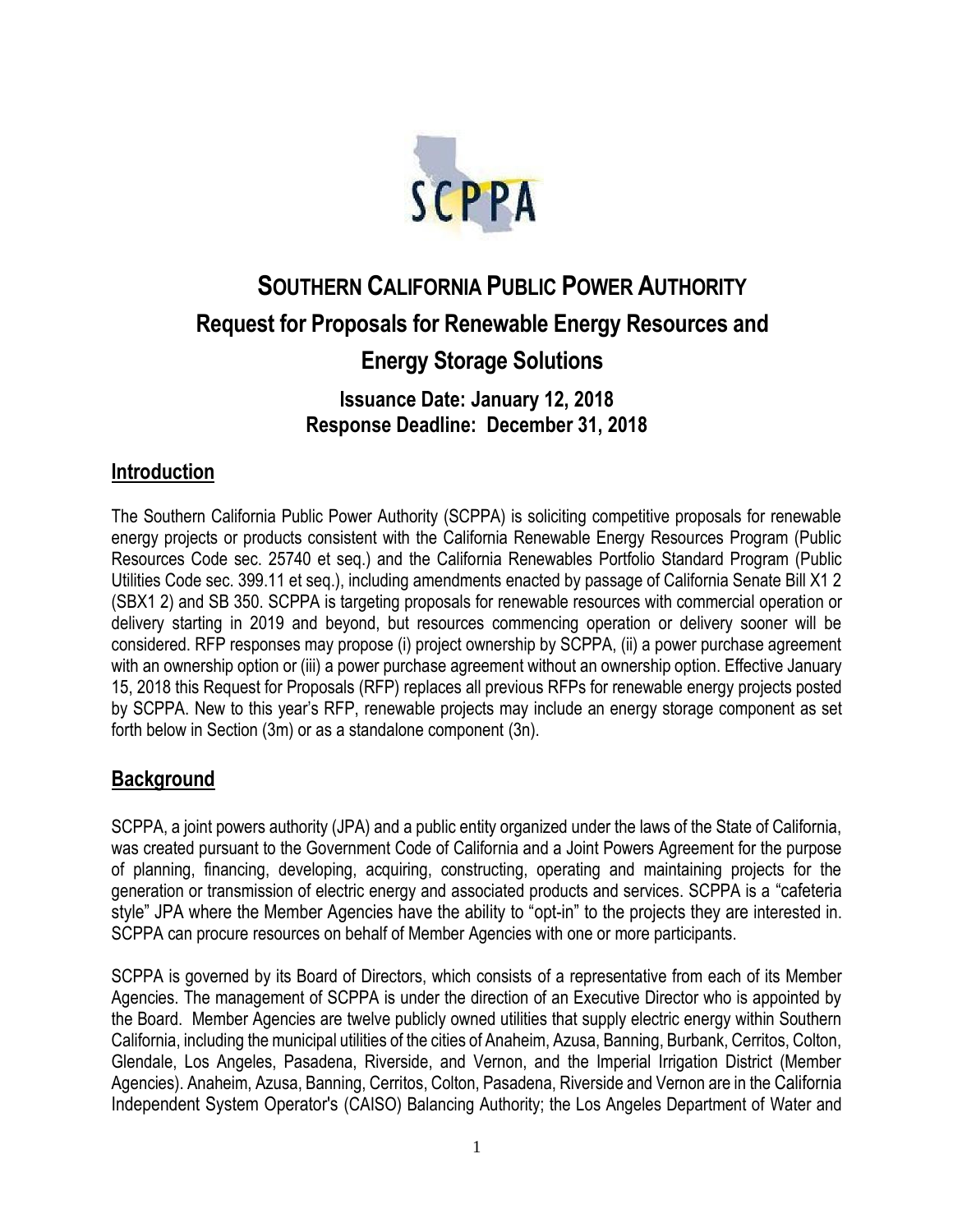Power (LADWP), Burbank and Glendale are in the LADWP Balancing Authority; and the Imperial Irrigation District operates its own Balancing Authority.

Member Agencies' electric utilities are governed by their respective city councils or other locally elected governing bodies. Many Members established voluntary renewable targets before SBX1 2 went into effect, including the percentage of renewable energy they wish to obtain within their portfolio. Some have set targets as high as 40% by the year 2020. Most of our Members have already exceeded their interim targets of 20% renewable energy and are now updating their objectives to meet 33% by 2020 as mandated by SBX1 2 and an even higher renewables target of 50% by 2030 as per the enacted SB350.

SCPPA has an active working group focused on renewable energy development. This group, with representation from all twelve of the Member Agencies, meets once a month and has reviewed over one thousand and four (1004) individual proposals since 2007. As a result, approximately 1,899 MW of capacity is now being or will be delivered through SCPPA resources in support of its members" renewable objectives.

# **Ownership Participation**

SCPPA is well positioned and experienced in facilitating joint ownership structures for renewable power or other projects for the benefit of its Member Agencies. SCPPA can acquire an ownership interest in a project and sell 100% of the output to interested Member Agencies at its cost. SCPPA would also consider power purchase agreements, either with or without an option to purchase the project during the term of the agreement or energy prepayment structures. There is a strong preference by most of the Member Agencies for optionality to purchase a project during the term of the power purchase agreement.

# **RPS and EPS Compliance**

SCPPA continues to seek cost effective resources to support its members' Renewable Portfolio Standard (RPS) objectives for 2018 and beyond. This rolling RFP<sup>1</sup> seeks to find a best combination of projects or products to deliver energy from facilities that will be RPS compliant (pursuant to Public Utilities Code Sections 399.16 (b)(1) and (b)(2), i.e., energy and associated RECs in Portfolio Content Category 1, which is strongly preferred, or Portfolio Content Category 2) and compliant with the emissions performance standard (EPS) regulations adopted by the California Energy Commission (20 Cal. Code of Regulations section 2900 et seq.) upon COD and throughout the term of the agreement.

SCPPA requires that during the term of any agreement, the Seller shall assume the risk of maintaining and bringing the facility or project into compliance should there be a change in law that renders the facility noncompliant with either RPS or EPS. Since this is one of the critical elements of a renewable project or product for SCPPA, please describe how this risk would be assumed and addressed by Seller.

SCPPA will consider Renewable Energy Credit (REC) only proposals for any term.

<sup>1</sup> See discussion of "rolling RFP" in Proposal Delivery Requirements.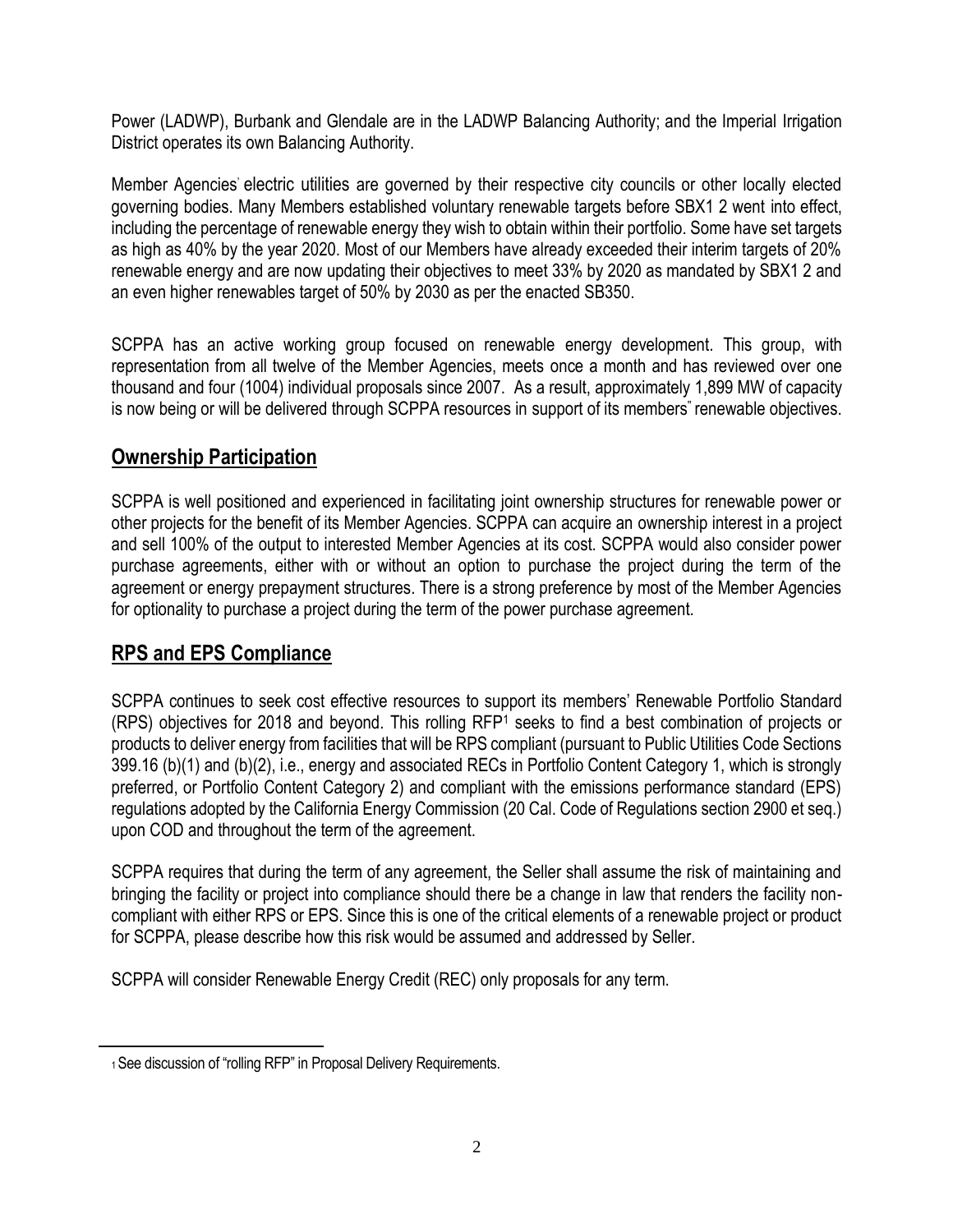# **Proposal Delivery Requirements**

One electronic copy of your proposal must be e-mailed [to](mailto:to_knguyen@scppa.org) [renewablesrfp@scppa.org](mailto:renewablesrfp@scppa.org) or delivered on CD or USB flash drive to the address below by no later than 12:00 p.m. on December 31, 2018:

> Southern California Public Power Authority Attention: 2018 Renewable RFP 1160 Nicole Court Glendora, California 91740

For general questions, please call the SCPPA offices at (626) 793-9364.

Clarification questions regarding this RFP may be addressed to [renewablesrfp@scppa.org](mailto:renewablesrfp@scppa.org)

SCPPA members seek tangible and timely opportunities to add renewable technologies to their generation portfolios and thus will not entertain experimental or speculative proposals.

Since this is a "rolling RFP," proposals may be submitted at any time during the calendar year 2018. SCPPA reserves the right to review all proposals throughout the process of this rolling RFP, to contact proposers at any time to start negotiations, and to execute one or more agreements before the deadline for delivery of proposals.

Respondents who have previously submitted proposals for consideration may submit updates or revisions to the previous submittals with clearly noted reference to the prior submittal(s) and identify proposed changes, all under a new Transmittal Letter.

Newly submitted proposals by a prior Respondent may reference required elements from prior proposals that have not changed (such as experience) rather than resubmitting boilerplate information.

No contact may be made with the Board of Directors, Committee Members, or SCPPA Member Agencies concerning this Request for Proposals.

All information received by SCPPA in response to this Request for Proposals is subject to the California Public Records Act and all submissions may be subject to review in the event of an audit.

## **Required Elements of Proposals**

**1. Transmittal Letter:** Provide a brief statement of the Respondent's understanding of the work to be done and commitment to perform the work as scheduled, including a summary of any exceptions taken to the RFP requirements, statement of work, specifications, and reference to any proposed contractual terms and conditions required by the Respondent. An officer authorized to bind must sign the proposal on behalf of the Respondent and must include the following declarations on the Transmittal Letter:

> *"This proposal is genuine, and not sham or collusive, nor made in the interest or in behalf of any person not herein named; the respondent has not directly or indirectly induced or*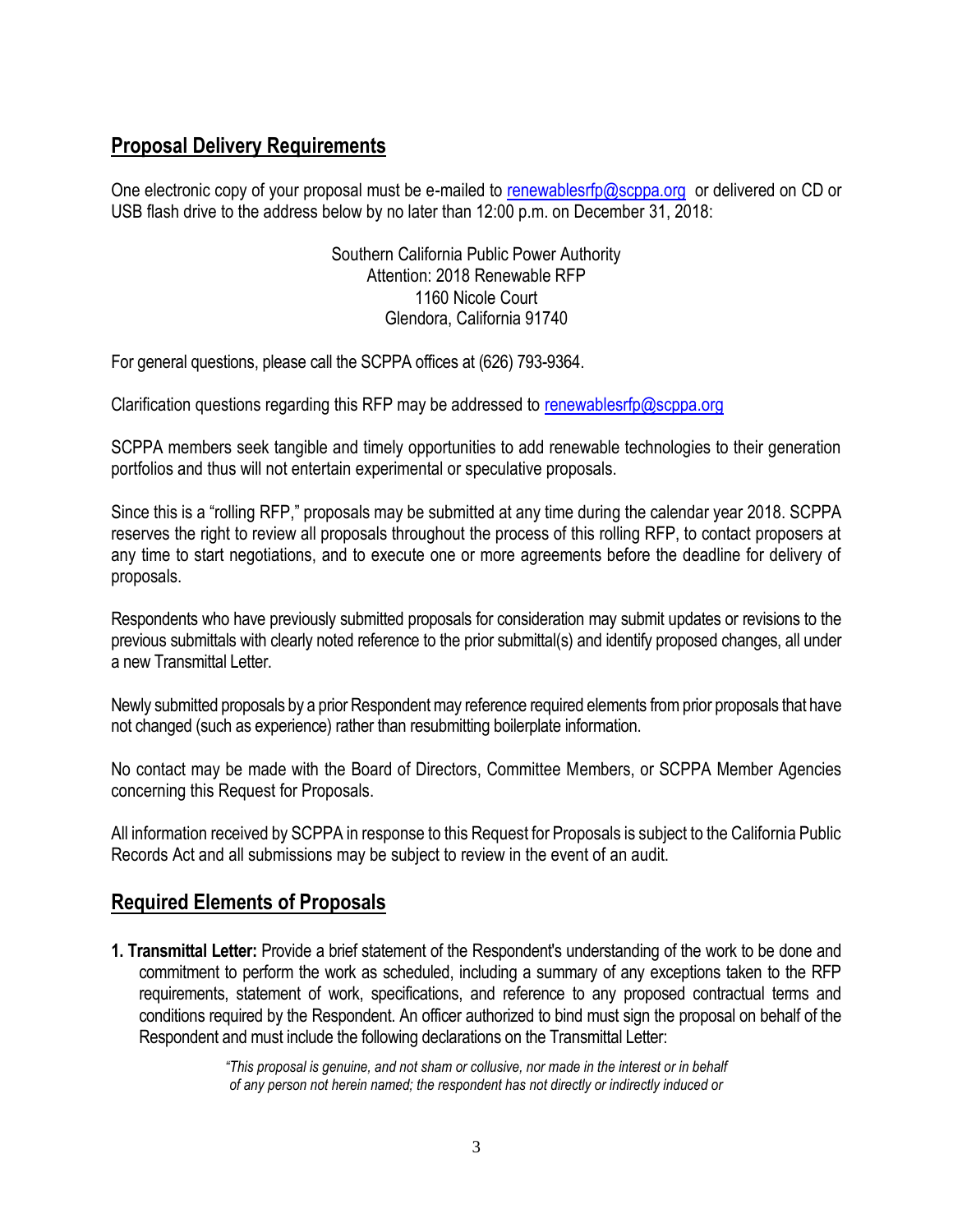*solicited any other respondent to put in a sham bid, or any other person, firm or corporation to refrain from submitting a proposal; and the respondent has not in any manner sought by collusion to secure for themselves an advantage over any other respondent."*

- **2. Applicant Information:** Provide the legal name of the company or entity making the proposal, the legal structure or form of the entity (e.g., Corporation, or LLC), physical address, e-mail address, telephone, and names and titles of individuals authorized to represent the Respondent.
- **3. Renewable Category:** Clearly identify the proposal as one or more of a combination of the following eligible renewable energy resource electricity products:
	- a. Wind, including all air-flow technologies involving a turbine of any type
	- b. Geothermal, including all temperature gradient technologies
	- c. Biomass, including dedicated waste feedstock or energy crops, and particularly projects meeting the California Senate Bill SB 859 requirements
	- d. Biomethane, including landfill, digester gases and gas conversion or gasification technologies where the conversion to electricity occurs on the same premises as the source of fuel
	- e. Biomethane of pipeline quality to be delivered and consumed at SCPPA's conventional thermal facilities on the Southern California Gas Company system. Bidders should include in their offers a NAESB base contract and a transaction confirmation proposing term, quantities, point(s) of delivery, price and other relevant terms. Bidders please note that offers will need to comply with the current edition of the California Energy Commission Renewable Portfolio Standard Eligibility Guidebook (presently CEC Guidebook 9<sup>th</sup> Edition Revised). Biomethane resources from California are highly recommended. A brief statement describing bidder's experience in conducting natural gas and biomethane transaction are encouraged (SCPPA may issue a separate RFP for biomethane of pipeline quality projects)
	- f. Hydro, including all mass-in-motion technologies involving fluids and hydro efficiency improvements. Capacity of hydro projects shall meet the requirements described in CEC Guidebook 9 th Edition Revised
	- g. Solar, including all photo-voltaic and photo-optic technologies where light is directly converted to electricity
	- h. Solar Thermal, including all concentration technologies where a heat transfer medium is used to generate electricity
	- i. Municipal Solid Waste (MSW) or Waste to Energy technologies that can demonstrate the absence of incineration and are able to obtain certification as a Renewable Resource by the California Energy **Commission**
	- j. Fuel cell utilizing a renewable fuel
	- k. Permanent Load Shifting (PLS), including energy storage and permanent load-shifting technologies with a total round-trip efficiency generally greater than eighty percent (80%)
	- l. Environmental attributes not bundled with energy (Renewable Energy Credits)
	- m. Energy Storage combined with renewable energy projects (optional), energy storage with a capacity of one half the total capacity offered by the renewable resource with a duration of 4 hours is required. In addition, alternative energy storage capacity and duration options can be offered.
	- n. Energy Storage (standalone), energy storage can be offered as a standalone proposal. The energy storage capacity must be at least 1 MW and have a duration of 4 hours. In addition, alternative energy storage capacity and duration options can be offered.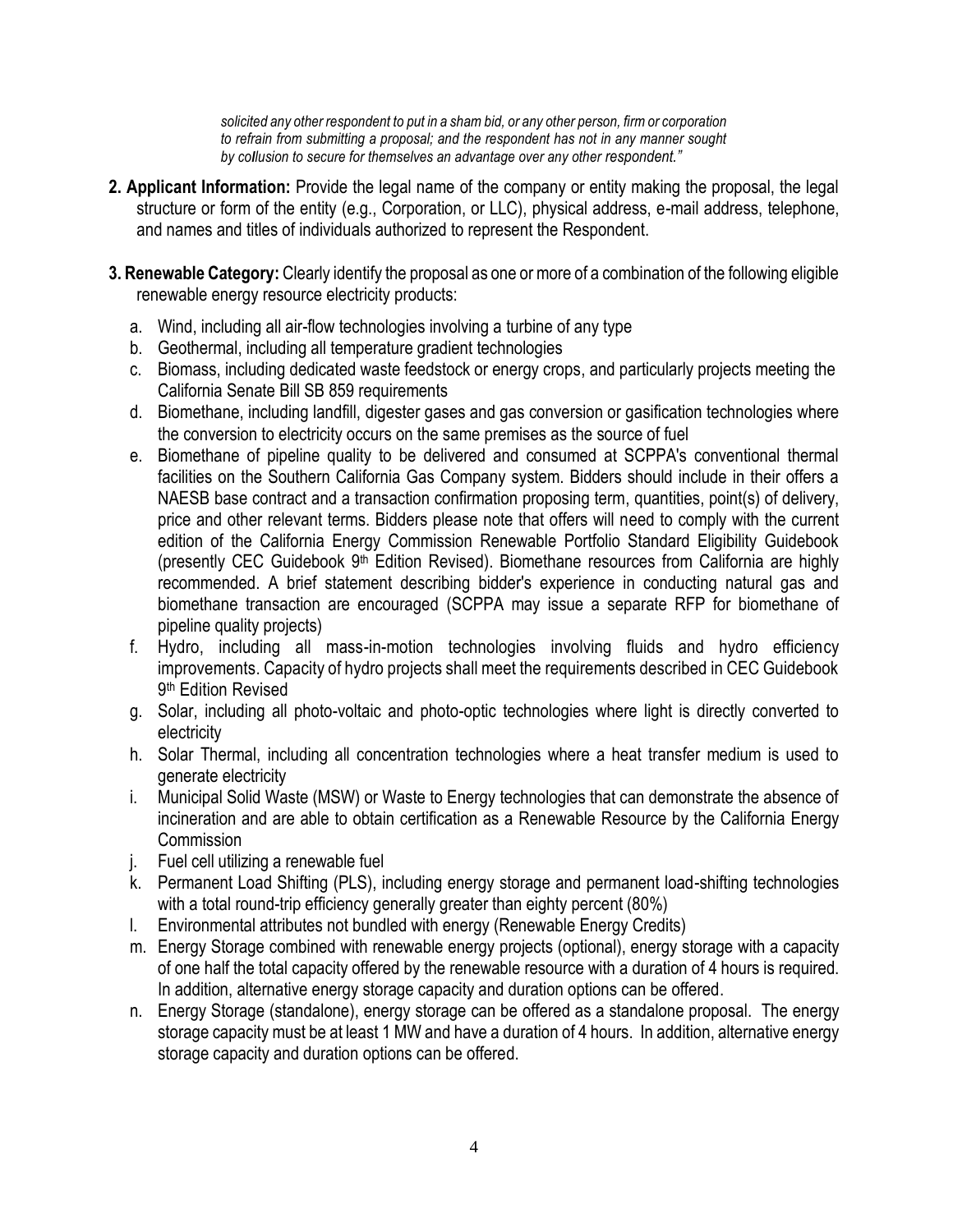#### **4. Energy Storage Solutions (ESS)**:

SCPPA member utilities have a strong interest in the continued evaluation and analysis of the rapidly developing energy storage market. All types of energy storage technologies are open for consideration to be added into SCPPA member resource portfolios, if they are determined to be cost effective. Members have a target of 147 MW of energy storage by 2021 based upon AB2514.

**5. Project Details:** Clearly identify the proposed project, including the following information:

- a. **Project Description:** Project name and location, and phases of development if applicable.
- b. **Contract Quantity:** In MW and GWh/year, and by project phase if applicable, including nameplate rating and proposed amount of energy to be delivered. Please provide all MW increment options available for the project.
- c. **Pricing:** Please provide all pricing structure options available, Prepayment options will not be considered.
	- i) Variable Index Energy Price Plus Fixed Capacity/REC Price: Expressed in nominal value (as of the year of COD) in \$/MWh with no escalation thereafter for the value of the capacity and RECs plus a price based on a published market index for the value of the energy. This pricing structure is preferred by some of the member utilities.
	- ii) **Energy Price (variable):** Expressed in nominal dollars (as of the year of COD) in \$/MWh, and itemized by cost components if applicable; the Energy Price will start on the Commercial Operation Date (COD) and may include fixed price annual escalation rates or index plus fixed price component.
	- iii) **Energy Price (fixed):** Expressed in nominal dollar value (as of the year of COD) in \$/MWh, with no escalation. This option is preferred.
	- iv) **Energy Storage:** Expressed in nominal dollar value (as of the year of COD) in \$/MWh with no escalation.
- d. **Delivery Term:** Minimum term is 1 year with no maximum as the various Member Agencies are seeking both short-term and long-term delivery of energy. Please provide all delivery term options available, including seasonal and/or intra-day delivery profile options.
- e. **Energy Availability:** Maximum and minimum monthly capacity factors, seasonal shapes, resource availability profile (i.e., 8760 wind profile of availability), reliability indices (reliability of the distribution system distribution indices to potentially Forced Outage Ratios or Planned Outage Ratios of generators), dispatchability (by unit or phase if applicable) and scheduling requirements/limitations, if any; any rights for SCPPA to perform full or partial dispatch, and economic curtailment.
- f. **Buyer's Step in Right:** Include SCPPA's requirement in the proposal that the Buyer may assume or cure any default by developer in the land lease.
- g. **Point of Delivery (POD):** Cost of transmission to a delivery point shall be included in the Cost of Energy to one of the following locations where one or more of the SCPPA Members can receive energy:
	- i) Adelanto
	- ii) Barren Ridge/Beacon
	- iii) Blythe-Knob
	- iv) CAISO Grid (with preference of SP15)
	- v) Crystal 500 kV
	- vi) Eldorado 500 kV
	- vii) Imperial Valley 230 kV
	- viii) Intermountain Power Project Station (IPP) switchyard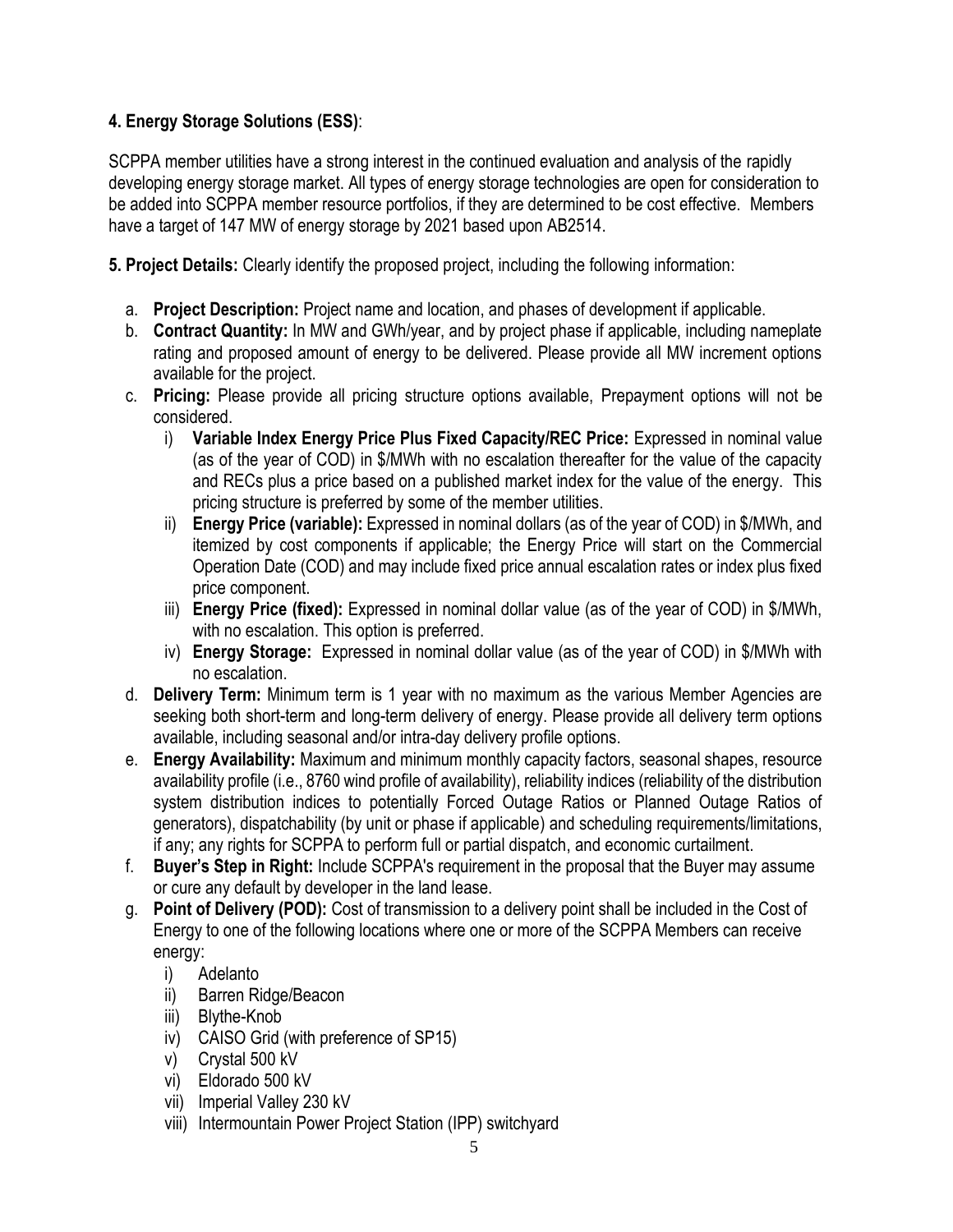- ix) Marketplace
- x) McCullough 500 kV
- xi) Mead 230 kV
- xii) Mead 500 kV
- xiii) Midpoint Victorville-Lugo
- xiv) Mirage 230 kV
- xv) Mohave
- xvi) Navajo 500 kV
- xvii) NOB
- xviii) North Gila 68 kV (ISO 69 kV tie with APS BAA)
- xix) Palo Verde 500 kV switchyard & ISO's Palo Verde/Hassayampa 500 kV tie with SRP BAA
- xx) Perkins 500 kV
- xxi) Sylmar
- xxii) Victorville
- xxiii) Westwing

The above listing represents locations where Member Agencies may have existing capacity rights. Other delivery points may be identified by Respondents on the condition that any and all associated costs of transmission ancillary services and scheduling are included up to the Point of Delivery.

Project POD through CAISO must include a \$/MWh price adder for delivery through CAISO that is fixed for the duration of the contract term. The proposed \$/MWh price adder should be viewed as an export through CAISO, not a pseudo-tie, and include all transmission and generation related fees imposed by CAISO.

**Note:** Project evaluations will include the full cost of delivery to the customers of SCPPA Members within Southern California. The point of delivery to the CAISO must indicate whether the project qualifies for Resource Adequacy and/or Local Capacity Requirement capacity benefits.

- j. **Environmental Attributes:** Ensure that SCPPA shall receive any and all environmental attributes associated with the generating facility and the energy output, including but not limited to renewable energy credits and air emission credits or offsets (i.e., Greenhouse Gas Credits, at the location of source and for the gross output of the plant or otherwise credited).
- k. **Combustion:** For any proposals that involve combustion technologies, provide details on the forecasted emissions, emissions controls, and compliance with applicable emissions regulations.
- l. **Category of Environmental Attributes:** Specify whether the project qualifies for Portfolio Content Categories 1, 2 or 3 ("bucket 1, 2 or 3") under the California Public Resources Code (CPRC) and how the project would comply with the CPRC and any future interpretations of relevant statutes by the California Energy Commission. Preference is given to Category 1 projects.
- m. **Capacity Rights/Shared Facilities:** Ensure that SCPPA shall receive any and all capacity rights associated with the project and/or its produced energy.
	- i) Identify any energy and/or associated project capacity to be provided/committed to parties other than SCPPA.
	- ii) Identify any project supporting/associated facilities that require shared use or third party access rights, such as intermediate distribution infrastructure, control rooms, or other intermingled facilities. Describe any controls or provisions to assure the continuation of the described project capacity, e.g., for wind proposals any adjacent or future proposals encroaching on turbine spacing or airflow; for hydro proposals any limitations or regulations on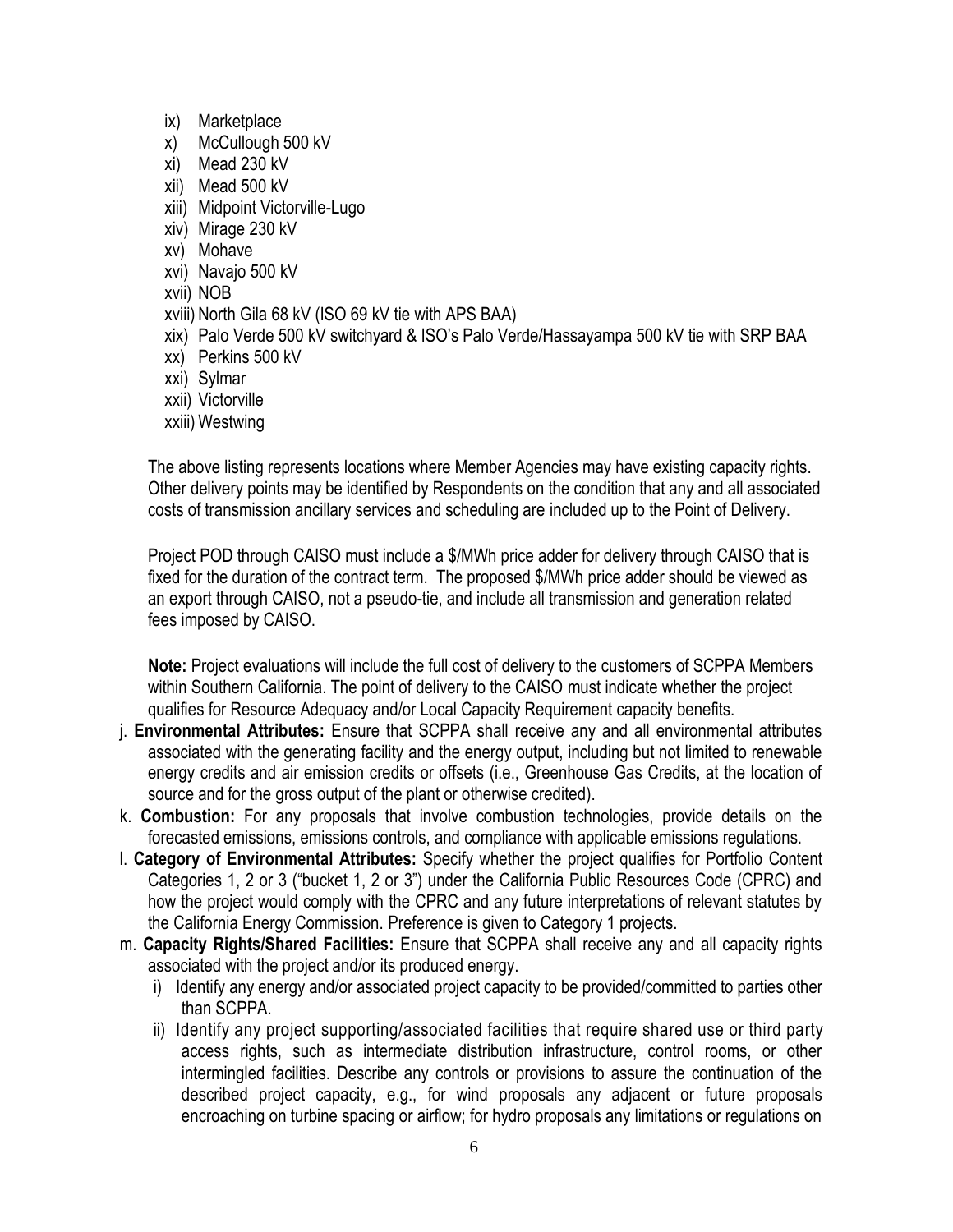water flow, diversion or water reservoir level maintenance requirements; and other potential impacts on the proposed project.

- n. **Ownership Options:** If the proposal includes an offer of ownership to SCPPA, describe the proposed ownership, terms and conditions, floors and ceilings for purchase prices at different option dates, beginning after ITC capture and up to the end of the term, and operational structures (e.g., 100% SCPPA-owned turn-key, corporation, general partnership, limited partnership).
	- i) In the case of an offer of initial ownership to SCPPA, a purchase price at Commercial Operation Date (COD) shall be specified (and expressed as \$/kW) along with an estimate of all recurring owner costs, including but not limited to operation and maintenance costs, taxes, lease payments, royalties, and insurance.
	- ii) In case of an offer of a Power Purchase Agreement (PPA) with a purchase option, the proposal shall include (a) a delivered energy price, in \$/MWh for the energy, environmental attributes and capacity (as Cost of Energy within Section 5.c.), (b) a buyout price or detailed formula to calculate such a buyout price for each future date on which a buyout would be offered; and (c) conditions for buyout, such as expiration of tax credits or other project events.
	- iii)For PPAs, terms up to the life of the facility will be considered.
	- iv)No changes to a PPA will be expected during project financing or a change in control event.
- o. **Project Plan to Commercial Operation Date:** Identify the proposed commercial operation date with a satisfactory major milestone schedule that includes at least the following:
	- i) Proposed schedule for obtaining and developing site access and control through executed leases, fee purchases, approvals, or other means.
	- ii) Details of any prior or existing settlements made for environmental mitigation and clearly identified post-construction or pass-forward mitigation obligations that would be forwarded to SCPPA in the event a contract is executed (e.g., reserve or offset land for environmental habitat or reconstruction).
	- iii) Proposed schedule for obtaining construction and operational permits and licenses, and construction financing.
	- iv) Proposed construction schedule, including major equipment purchasing, anticipated Factory Acceptance Testing of major components, Site Tests, commencement of test-energy and Commercial Operation Date (COD).
	- v) For projects or operations requiring water or make-up water, description of the water supply requirements and provisions for supply.
	- vi) Proposed schedule or application status to acquire necessary transmission and interconnection service.
	- vii) Description of whether and to what extent any environmental studies have been carried out with respect to the proposed project and how compliance with the California Environmental Quality Act (CEQA), which is a requirement before an agreement can be executed by SCPPA, might be effectuated, including, if the Project is located outside California, how Title 14 Section 15277 of the California Administrative Code is or will be addressed by the project.
	- viii) Note that any Test Energy delivered before the COD shall be curtailable at any time by SCPPA without compensation.
	- ix) Note that the project shall be pre-certified as renewable-compliant by the California Energy Commission no later than 6 months after COD.
	- x) Note that the project shall be WREGIS-certified no later than 3 months before COD.
	- p. **Applicable to Renewable Energy Projects only**: Please provide as much information as possible in the Preliminary Term Sheet in Appendix A (posted as a separate document below).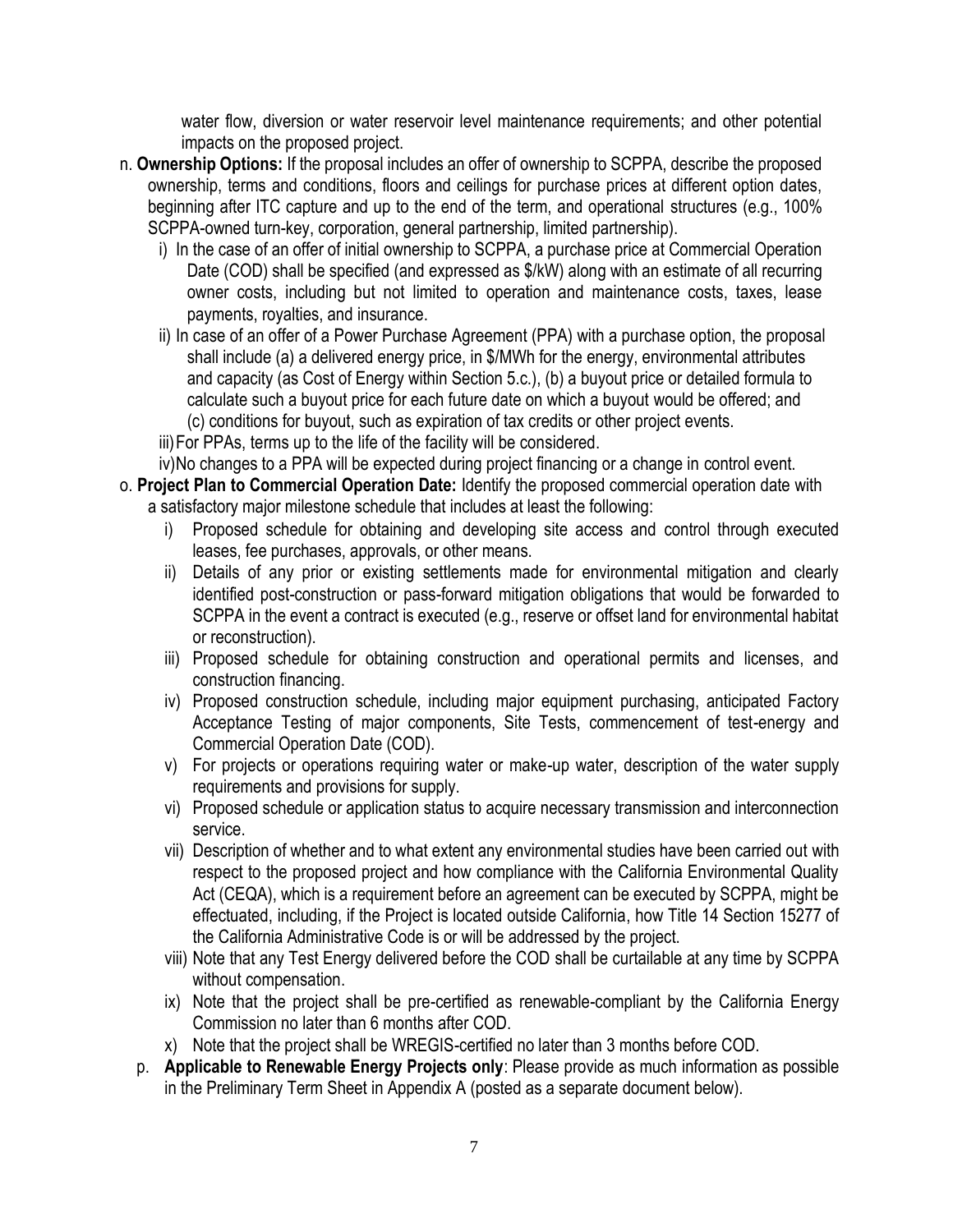- q. **Financing and Tax Equity Investor**: Describe how the project will be financed such as; by parent company, backflip leverage, or some sort of Yieldco Structure.
- r. **Credit Support and Security:** Express in nominal dollars the amount of Performance Assurance provided from execution of the Power Purchase Agreement through COD and the amount of Performance Assurance provided after Commercial Operation Date as a letter of Credit, cash, or guaranty.
- s. **Buyer Economic and Operational Curtailment:** Express in MWh per year or hours per year the amount Buyer can curtail without compensation.
- **6. Experience:** Respondent will clearly identify project participants and management team including those responsible for design, construction, permitting, operations and maintenance.
	- a. Describe your firm's organizational structure, management qualifications, and other contract related qualifications, including number of years the firm has been in business.
	- b. Specify key employees and describe their experience with the development, construction, finance closing, commercial operation, and maintenance of similar projects as proposed by Respondent in response to this RFP.
	- c. Provide current financial statements of all entities involved as Project participants or as part of the management team. This shall include items such as audited financial statements (not more than twelve months old) annual reports, FERC Form 1, and any other applicable financial information. If none of the above is available, Respondent shall provide verifiable financial statements for the past three (3) years if available, and Respondent's Dunn & Bradstreet identification number, where available.
	- d. Provide a commitment statement for the retention and use of key employees as proposed, their availability to initiate and sustain the proposal, as well as planned supplemental employees if key employees are not available to assure project delivery.
	- e. Indicate any and all pending litigation that could affect the viability of Respondent's proposal or Respondent's financial stability.
	- f. Identify existing projects in commercial operation that Respondent has developed and/or operates. Provide a list of references for similar projects completed, including a contact person, phone number and address.
	- g. State whether Respondent will use subcontractors to perform services pursuant to the contract. Should the use of subcontractors be included, Respondent shall provide the same assurances of competence for the subcontractor, plus the demonstrated ability to manage and supervise the subcontracted work. Subcontractors shall not be allowed to further subcontract with others for work on this program. The provisions of this contract shall apply to all subcontractors in the same manner as to the Respondent.
	- h. Describe the project/generation technology and technical resource data, including any studies or reports regarding the resource.

# **Terms and Conditions**

- 1. If selected, SCPPA desires to enter into exclusive negotiations with respondent as may be facilitated through an execution of a Letter of Intent (LOI), Exclusivity Agreement or other agreements.
- 2. SCPPA reserves the right to cancel this RFP at any time, reject any and all proposals and to waive irregularities, if any.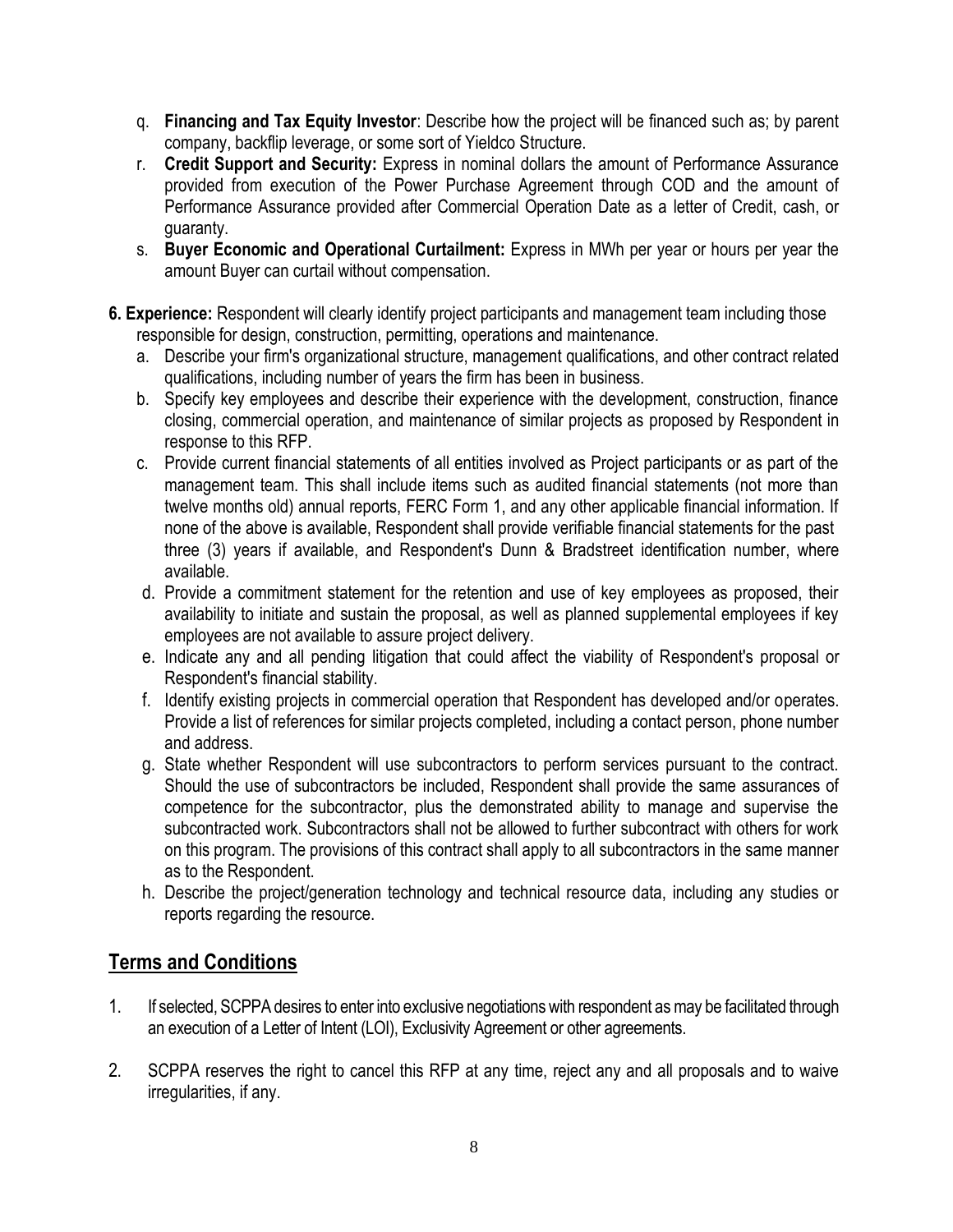- 3. SCPPA shall determine at its sole discretion the value of any and/or all proposals including price and non-price attributes.
- 4. Proposals may be sub-divided or combined with other proposals, at SCPPA's sole discretion.
- 5. SCPPA shall perform an initial screening evaluation to identify and eliminate any proposals that are, for example, not responsive to the RFP, do not meet the minimum requirements set forth in the RFP, are not economically competitive with other proposals, or are submitted by Respondents that lack appropriate creditworthiness, sufficient financial resources, or qualifications to provide dependable and reliable services for this RFP.
- 6. SCPPA reserves the right to submit follow up questions or inquiries to request clarification of information submitted and to request additional information from any Respondent.
- 7. SCPPA reserves the right, without qualification and in its sole discretion, to accept or reject any or all proposals for any reason without explanation to the Respondent, or to make any award to that Respondent, who, in the opinion of SCPPA, will provide the most value to SCPPA and its Members.
- 8. SCPPA may decline to enter into any potential engagement agreement or contract with any Respondent, terminate negotiations with any Respondent, or to abandon the request for proposal process in its entirety.
- 9. Those Respondents who submit proposals agree to do so without legal recourse against SCPPA, its Members, their directors, officers, employees and agents for rejection of their proposal(s) or for failure to execute or act on their proposal for any reason.
- 10. SCPPA shall not be liable to any Respondent or party in law or equity for any reason whatsoever for any acts or omissions arising out of or in connection with this RFP.
- 11. SCPPA shall not be liable for any costs incurred by any Respondents in preparing any information for submission in connection with this RFP process or any and all costs resulting from responding to this RFP. Any and all such costs whatsoever shall remain the sole responsibility of the Respondent.
- 12. SCPPA may require certain performance assurances from Respondents prior to entering into negotiations for work that may result from this RFP. Such assurances may potentially include a requirement that Respondents provide some form of performance security.
- 13. Prior to contract award, the successful Respondent may be asked to supply a detailed breakdown of the applicable overheads and fringe benefit costs that are part of the labor rates and other direct costs associated with the services to be performed.
- 14. SCPPA Members, either collectively or individually may contact Respondents to discuss or enter into negotiations regarding a proposal. SCPPA is not responsible or liable for individual Members interactions with the Respondent which are not entirely conducted through SCPPA or at SCPPA"s option or election to engage the Respondent as defined within the RFP.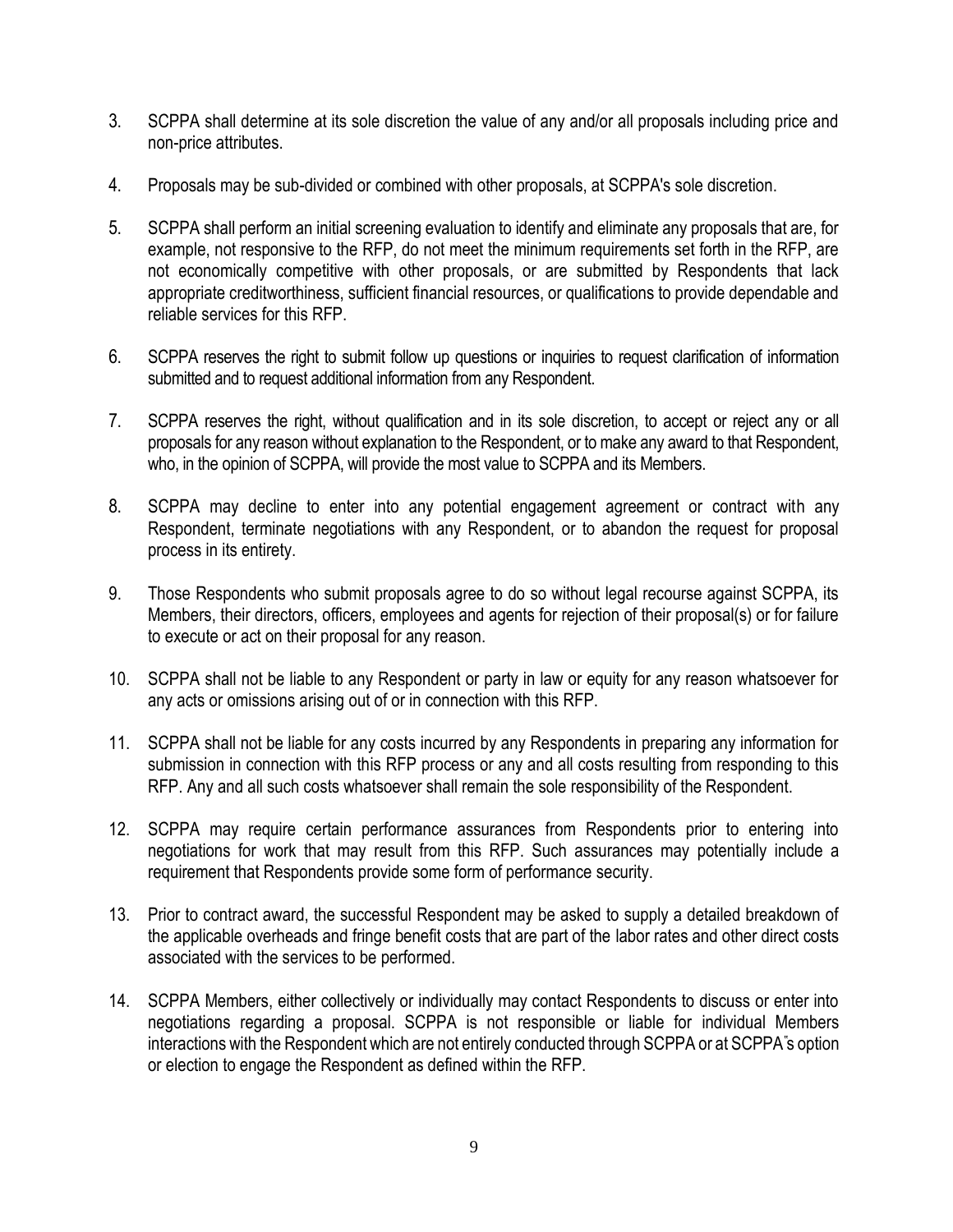- 15. Submission of a Proposal constitutes acknowledgement that the Respondent has read and agrees to be bound by the terms and specifications of this RFP and any addenda subsequently issued by SCPPA.
- 16. Information in this RFP is accurate to the best of SCPPA's and its Members" knowledge but is not guaranteed to be correct. Respondents are expected to complete all of their due diligence activities prior to entering into any final contract negotiations with SCPPA.
- 17. SCPPA reserves the right to enter into an agreement with more than one Respondent, to choose not to contract with any Respondent with respect to one or more categories of services, and to choose to suspend this RFP or to issue a new RFP that would supersede and replace this RFP.
- 18. SCPPA reserves the right to negotiate definitive agreements including but not limited to power purchase agreements and other agreements with a Respondent with any and all terms and conditions that SCPPA and/or its Members deem appropriate or desirable, whether or not such terms or conditions are specifically set forth in this RFP.

SCPPA reserves the right to propose that other publicly-owned utilities that are not SCPPA Member Agencies be included in certain contracts.

## **Additional Requirements for Proposal**

- 1. **Consideration of Responses:** Submitted proposals should be prepared simply and economically, without the inclusion of unnecessary promotional materials. Proposals submitted in hardcopy form should be submitted on recycled paper that has a minimum of thirty percent (30%) post-consumer recycled content and duplex copied (double-sided pages) where possible. (Applicable when LADWP is a potential project participant)
- 2. **Insurance, Licensing, or other Certification:** If selected, the Respondent will be required to maintain sufficient insurance, licenses, or other required certifications for the type of work being performed. SCPPA or its Members may require specific insurance coverage to be established and maintained during the course of work and as a condition of award or continuation of contract.
- 3. **Non-Discrimination/Equal Employment Practices/Affirmative Action Plan:** If selected, the Respondent and each of its known subcontractors may be required to complete and file an acceptable Affirmative Action Plan. The Affirmative Action Plan may be set forth in the form required as a business practice by the Department of Water and Power of the City of Los Angeles which is SCPPA's largest Member. (Applicable when LADWP is a potential project participant)
- 4. **Prevailing Wage Rates:** If selected, the Respondent will be required to conform to prevailing wage rates when applicable to the work being performed. Workers in California shall be paid not less than prevailing wages pursuant to determinations of the Director of Industrial Relations as applicable in accordance with the California Labor Code. To access the most current information on effective determination rates, Respondent shall contact:

Department of Industrial Relations Division of Labor Statistics and Research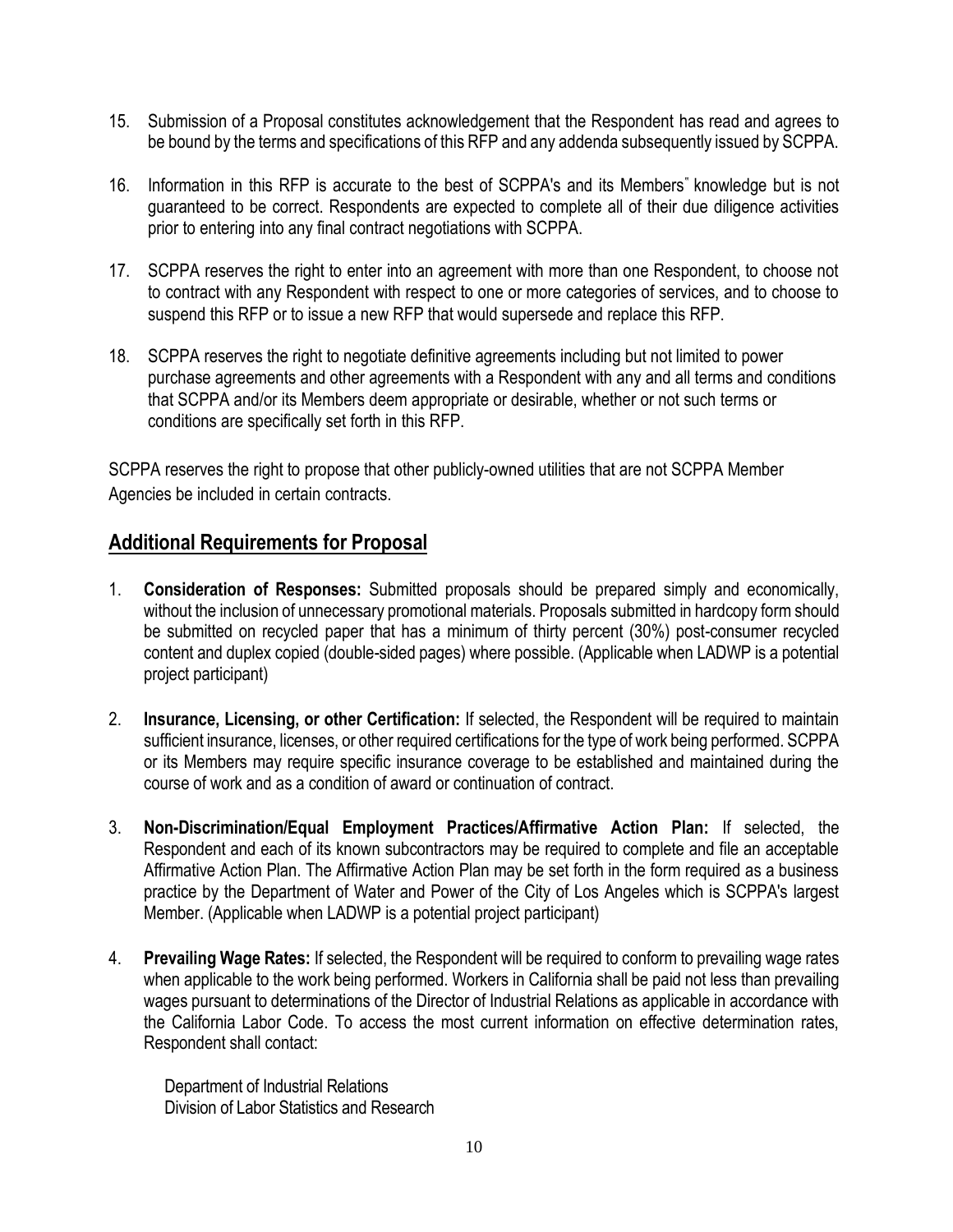PO Box 420603, San Francisco, CA 94142-0603 Division Office Telephone: (415) 703-4780 Prevailing Wage Unit Telephone: (415) 703-4774 Web: <http://www.dir.ca.gov/dlsr/DPreWageDetermination.htm>

- 5. **Child Support Policy:** If selected, Respondent may be required to comply with the City of Los Angeles Ordinance No. 172401, which requires all contractors and subcontractors performing work to comply with all reporting requirements and wage earning assignments and wage earning assignments relative to court ordered child support. (Applicable when LADWP is a potential project participant)
- 6. **Supplier Diversity:** Respondents may be required to take reasonable steps to ensure that all available business enterprises, including Small Business Enterprises (SBEs), Disadvantaged Business Enterprises (DBEs), Women-Owned Business Enterprises (WBEs), Minority-Owned Business Enterprises (MBEs), Disabled Veteran Business Enterprises (DVBEs), Lesbian, Gay, bisexual, or Transgender Business Enterprise (LGBTBE) and other Business Enterprises (OBEs), have an equal opportunity to compete for and participate in the work being requested by this RFP. Efforts to obtain participation of these business enterprises may reasonably be expected to produce a twenty-five percent (25%) participation goal for SBEs and three percent (3%) for DVBEs. For the purpose of this RFP, SCPPA's Supplier Diversity program is modeled after that of the Los Angeles Department of Water and Power. Further information concerning the Supplier Diversity Program may be obtained from the Supply Chain Services Division of the Los Angeles Department of Water and Power. (Applicable when LADWP is a potential project participant)
- 7. **Equal Benefits Ordinance:** If selected, the Respondent may be required to comply with the City of Los Angeles requirements of the Equal Benefits Ordinance ("EBO"), codified at Los Angeles Administrative Code ("LAAC") §10.8.2.1, which requires the Respondent who provide benefits to employees with spouses to provide the same benefits to employees with domestic partners. (Applicable when LADWP is a potential project participant)
- 8. **Contractor Responsibility Ordinance:** If selected, the Respondent may be required to comply with the City of Los Angeles requirements of the Contractor Responsibility Ordinance ("CRO"), codified at LAAC §10.40 et seq., which requires the Respondent and each of its subcontractors to comply with all federal, state, and local laws regarding health and safety, labor and employment, wage and hours, and licensing laws, which affect employees. (Applicable when LADWP is a potential project participant)
- 9. **Sweat-Free Procurement Ordinance:** If selected, the Respondent may be required to comply with the requirements of the Sweat-Free Procurement Ordinance ("SFPO"), codified at LAAC §10.43 et seq., which requires the Respondent and each of its subcontractors to shun sweatshop practices and adhere to workplace and wage laws. (Applicable when LADWP is a potential project participant)
- 10. **Iran Contracting Act of 2010:** If selected, the Respondent may be required to comply with California Public Contract Code Sections 2200-2208, wherein all bidders submitting proposals for, entering into, or renewing contracts with Buyer for goods and services estimated at one million dollars (\$1,000,000) or more are required to complete, sign, and submit the "Iran Contracting Act of 2010 Compliance Affidavit".
- 11. **Los Angeles Municipal Lobbying Ordinance:** If selected, the Respondent may be required to comply with the requirements and prohibitions established in the Los Angeles Municipal Lobby Ordinance if the Respondent qualifies as a lobbying entity under Los Angeles Municipal Code Section 48.02. (Applicable when LADWP is a potential project participant)